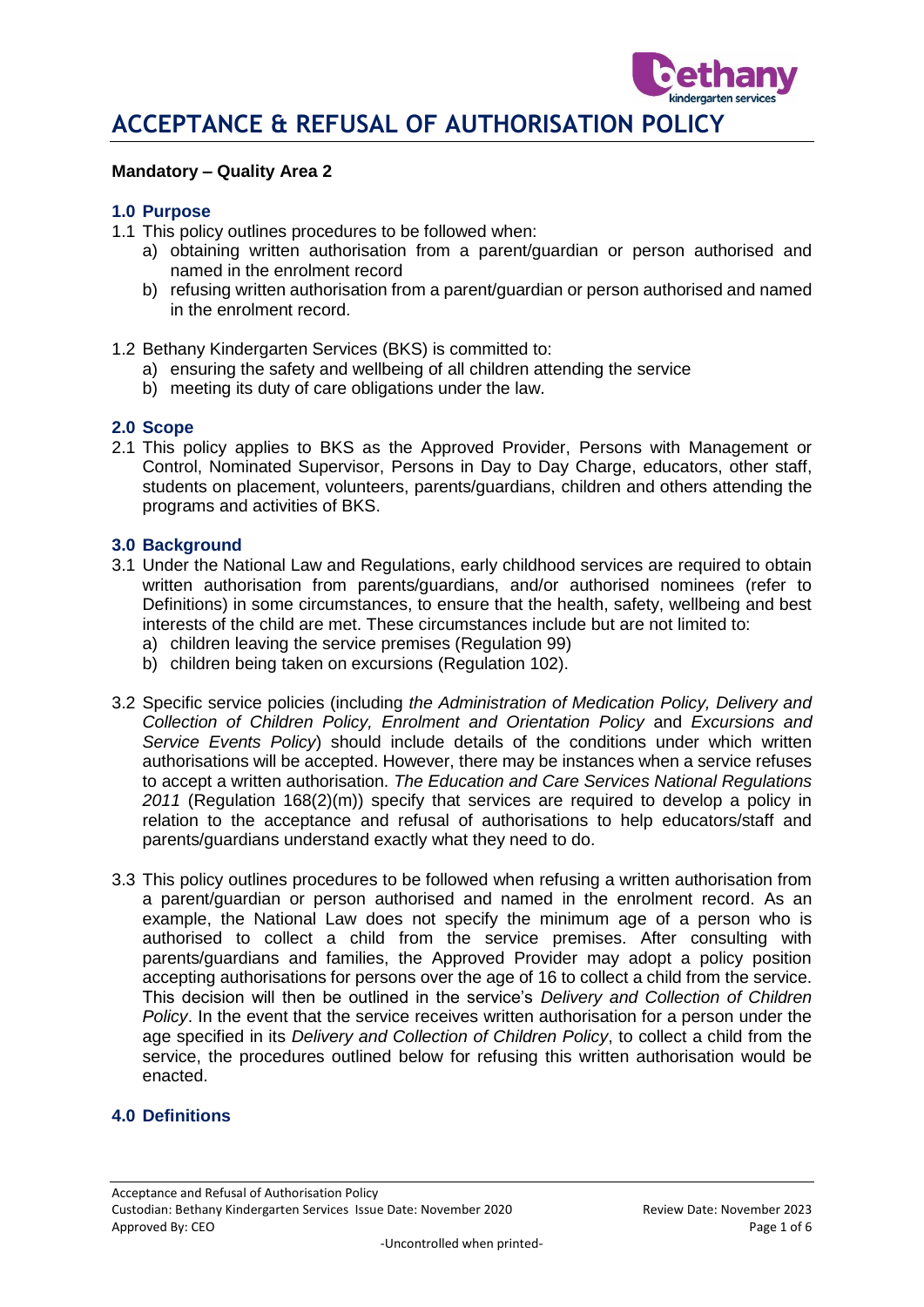

- 4.1 **Attendance record:** kept by the service to record details of each child attending the service including name, time of arrival and departure, signature of person delivering and collecting the child or of the Nominated Supervisor or educator (Regulation 158(1)).
- 4.2 **Authorise nominee:** (in relation to this policy) a person who has been given written authority by the parents/guardians of a child to collect that child from the education and care service. These details will be on the child's enrolment form.
- 4.3 **Duty of care:** a common law concept that refers to the responsibilities of organisations to provide people with an adequate level of protection against harm and all reasonable foreseeable risk of injury.
- 4.4 **Inappropriate person:** a person who may pose a risk to the health, safety or wellbeing of any child attending the education and care service, or whose behaviour or state of mind make it inappropriate for him/her to be on the premises e.g. a person under the influence of drugs or alcohol (Act 171(3)).
- 4.5 **Medication record:** contains details for each child to whom medication is to be administered by the service. This includes the child's name, signed authorisation to administer medication and a record of the medication administered, including time, date, dosage, manner of administration, name and signature of person administering the medication and of the person checking the medication, if required (Regulation 92). A sample medication record is available on the ACECQA website.

### **5.0 Responsibilities**

- 5.1 **BKS as the Approved Provider and Persons with Management or control are responsible for:**
	- a) ensuring that parents/guardians are provided with access to BKS service policies
	- b) ensuring that the Nominated Supervisor and all staff follow the policies and procedures of the service
	- c) ensuring that all parents/guardians have completed the authorised nominee section of their child's enrolment form (refer to Enrolment and Orientation Policy), and that the form is signed and dated before the child is enrolled at the service
	- d) ensuring that permission forms for excursions are provided to the parent/guardian or authorised nominee prior to the excursion (refer to Excursions and Service Events Policy)
	- e) ensuring that an attendance record (refer to Definitions) is maintained to account for all children attending the service
	- f) keeping a written record of all visitors to the service, including time of arrival and departure
	- g) ensuring that where children require medication to be administered by educators/staff, this is authorised in writing, signed and dated by a parent/guardian or authorised nominee, and included with the child's medication record (refer to Definitions) (refer to Administration of Medication Policy and Dealing with Medical Conditions Policy)
	- h) ensuring educators/staff do not administer medication without the authorisation of a parent/guardian or authorised nominee, except in the case of an emergency, including an asthma or anaphylaxis emergency (refer to Administration of Medication Policy, Dealing with Medical Conditions Policy, Incident, Injury, Trauma and Illness Policy, Emergency and Evacuation Policy, Asthma Policy and Anaphylaxis Policy)
	- i) ensuring educators/staff allow a child to participate in an excursion only with the written authorisation of a parent/guardian or authorised nominee including details required under Regulation 102(4)&(5) (refer to Excursions and Service Events Policy)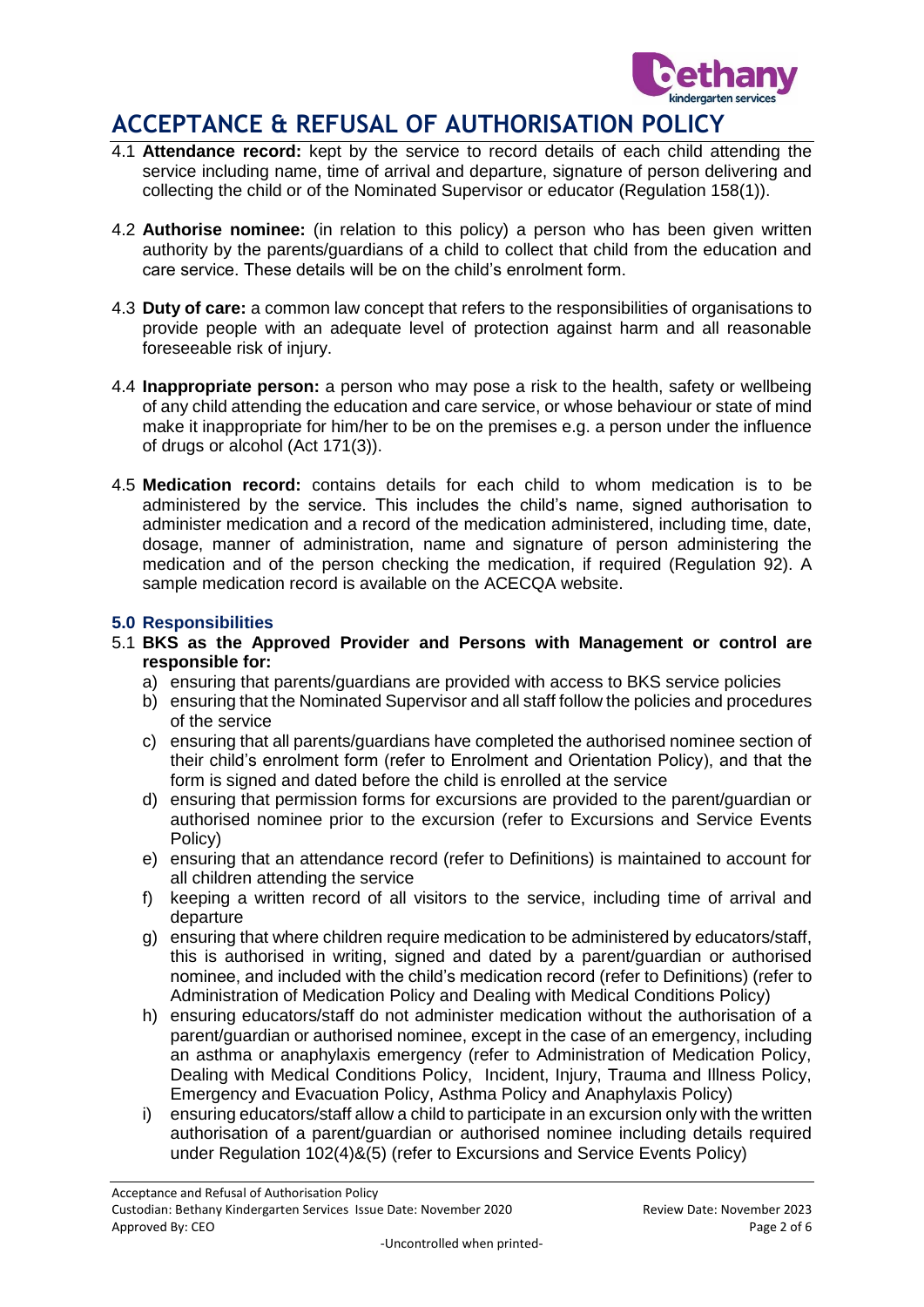

- i) ensuring educators/staff allow a child to depart from the service only with a person who is the parent/guardian or authorised nominee, or with the written authorisation of one of these, except in the case of a medical or other emergency (refer to Delivery and Collection of Children Policy and Child Safe Environment Policy)
- k) ensuring that there are procedures in place if an inappropriate person (refer to Definitions) attempts to collect a child from the service (refer to Delivery and Collection of Children Policy and Child Safe Environment Policy)
- l) developing and enacting procedures for dealing with a written authorisation that does not meet the requirements outlined in the BKS service policies (refer to Attachment 1).

## 5.2 **The Nominated Supervisor or Person in Day to Day Charge is responsible for:**

- a) following the policy and procedures of BKS
- b) ensuring that medication is not administered to a child without the authorisation of a parent/guardian or authorised nominee, except in the case of an emergency, including an asthma or anaphylaxis emergency (refer to Administration of Medication Policy, Dealing with Medical Conditions Policy, Incident, Injury, Trauma and Illness Policy, Emergency and Evacuation Policy, Asthma Policy and Anaphylaxis Policy)
- c) ensuring a child only departs from the service with a person who is the parent/guardian or authorised nominee, or with the written authorisation of one of these, except in the case of a medical or other emergency (refer to Delivery and Collection of Children Policy and Child Safe Environment Policy)
- d) ensuring a child is not taken outside the service premises on an excursion except with the written authorisation of a parent/guardian or authorised nominee including details required under Regulation 102(4)&(5) (refer to Excursions and Service Events Policy)
- e) informing BKS as the Approved Provider when a written authorisation does not meet the requirements outlined in the BKS service policies.

## 5.3 **Educators and other staff are responsible for:**

- a) following the policies and procedures of BKS
- b) checking that parents/guardians sign and date permission forms for excursions
- c) checking that parents/guardians or authorised nominees sign the attendance record (refer to Definitions) as their child arrives at and departs from the service
- d) administering medication only with the written authorisation of a parent/guardian or authorised nominee, except in the case of an emergency, including an asthma or anaphylaxis emergency (refer to Administration of Medication Policy, Dealing with Medical Conditions Policy, Incident, Injury, Trauma and Illness Policy and Emergency and Evacuation Policy)
- e) allowing a child to participate in an excursion only with the written authorisation of a parent/guardian or authorised nominee including details required under Regulation 102(4)&(5) (refer to Excursions and Service Events Policy)
- f) allowing a child to depart from the service only with a person who is the parent/guardian or authorised nominee, or with the written authorisation of one of these, except in the case of a medical or other emergency (refer to Delivery and Collection of Children Policy and Child Safe Environment Policy)
- g) following procedures if an inappropriate person (refer to Definitions) attempts to collect a child from the service (refer to Delivery and Collection of Children Policy and Child Safe Environment Policy)
- h) informing BKS as the Approved Provider when a written authorisation does not meet the requirements outlined in the BKS service policies.

#### 5.4 **Parents/guardians are responsible for:**

a) reading and complying with the policies and procedures of the service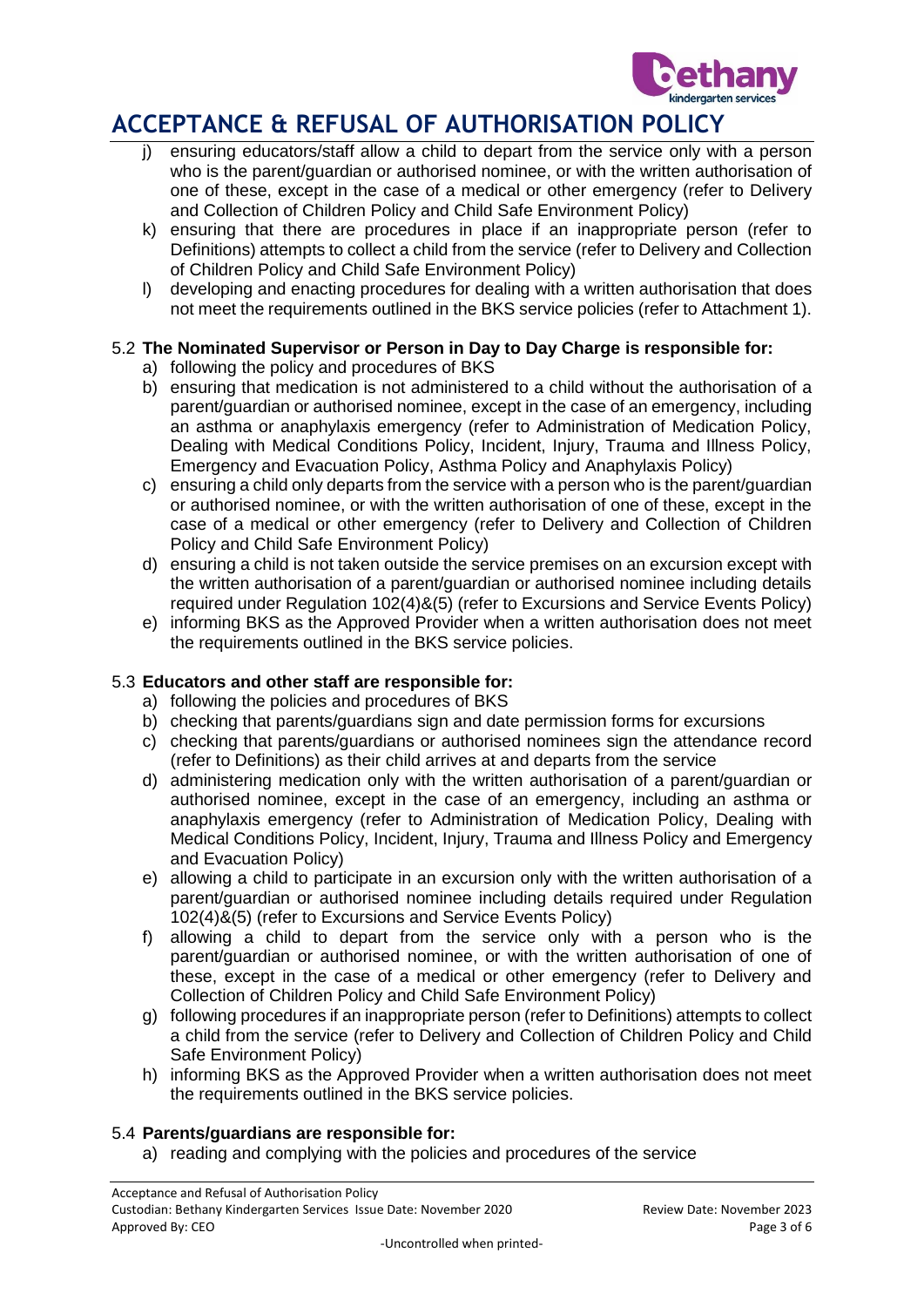

- b) completing and signing the authorised nominee section (refer to Definitions) of their child's enrolment form (refer to Enrolment and Orientation Policy) before their child commences at the service
- c) signing and dating permission forms for excursions
- d) signing the attendance record (refer to Definitions) as their child arrives at and departs from the service
- e) providing written authorisation where children require medication to be administered by educators/staff, and signing and dating it for inclusion in the child's medication record (refer to Definitions).
- 5.5 **Volunteers and students,** while at the service, are responsible for following this policy and its procedures.

### **6.0 Evaluation**

- 6.1 In order to assess whether the values and purposes of the policy have been achieved, BKS as the Approved Provider will:
	- a) regularly seek feedback from everyone affected by the policy regarding its effectiveness
	- b) monitor the implementation, compliance, complaints and incidents in relation to this policy
	- c) keep the policy up to date with current legislation, research, policy and best practice
	- d) revise the policy and procedures as part of the service's policy review cycle, or as required
	- e) notify parents/guardians at least 14 days before making any changes to this policy or its procedures.

#### **7.0 Attachments**

7.1 Attachment 1: Procedures for refusing a written authorisation

#### **8.0 Related Bethany policies and procedures**

- 8.1 Bethany Group:
	- a) Child Safety and Wellbeing Policy
	- b) Duty of Care Policy
- 8.2 Bethany Kindergarten Services Ltd.:
	- a) Administration of Medication Policy
	- b) Child Safe Environment Policy
	- c) Dealing with Medical Conditions Policy
	- d) Delivery and Collection of Children Policy
	- e) Enrolment and Orientation Policy
	- f) Excursions and Service Events Policy
	- g) Incident, Injury, Trauma and Illness Policy

#### **9.0 Relevant legislation and standards**

- 9.1 Relevant legislation and standards include but are not limited to:
	- a) Children, Youth and Families Act 2005 (Vic)
	- b) Child Wellbeing and Safety Act 2005 (Vic)
	- c) Child Wellbeing and Safety Act 2005 (Vic) (Part 2: Principles for Children)
	- d) Education and Care Services National Law Act 2010: Section 167
	- e) Education and Care Services National Regulations 2011: Regulations 96, 99, 102, 160, 161, 168(2)(m), 170
	- f) Family Law Act 1975 (Cth)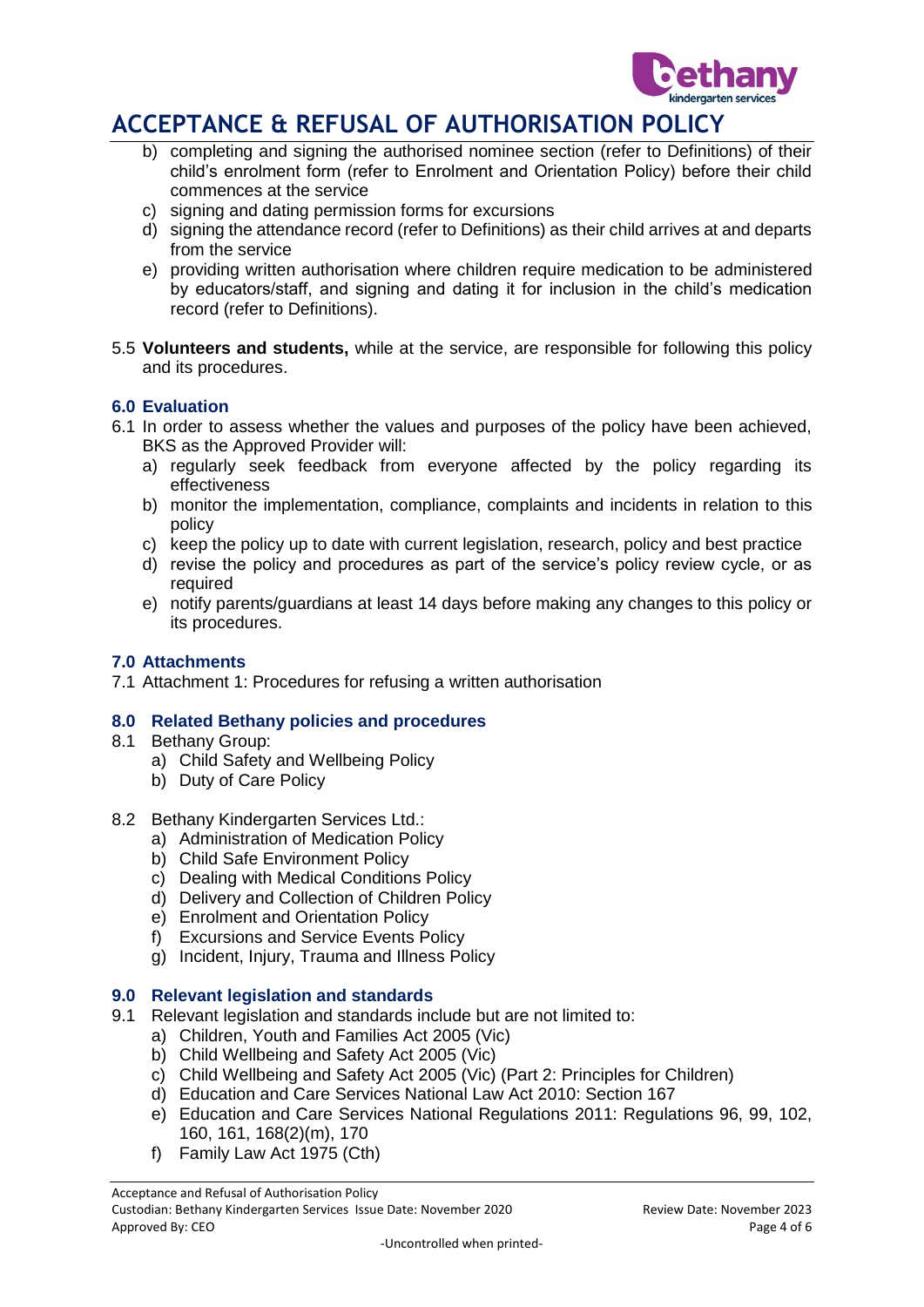

g) National Quality Standard, Quality Area 2: Children's Health and Safety i. Standard 2.2: Safety

#### **10.0 Sources**

a) Australian Children's Education and Care Quality Authority (ACECQA): [www.acecqa.gov.au](http://www.acecqa.gov.au/)